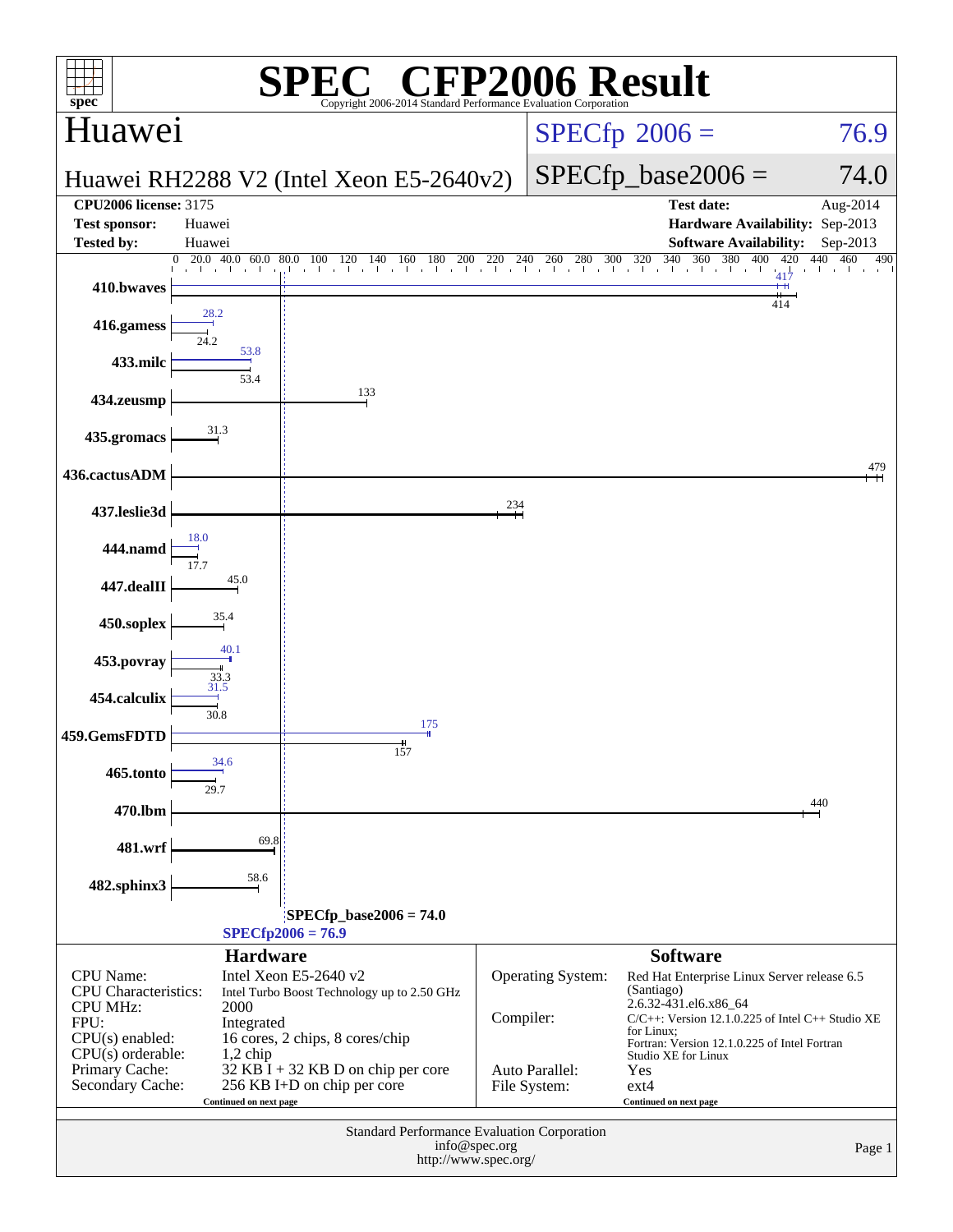

#### Huawei

## $SPECTp2006 = 76.9$

Huawei RH2288 V2 (Intel Xeon E5-2640v2)

### $SPECfp\_base2006 = 74.0$

#### **[CPU2006 license:](http://www.spec.org/auto/cpu2006/Docs/result-fields.html#CPU2006license)** 3175 **[Test date:](http://www.spec.org/auto/cpu2006/Docs/result-fields.html#Testdate)** Aug-2014 **[Test sponsor:](http://www.spec.org/auto/cpu2006/Docs/result-fields.html#Testsponsor)** Huawei **[Hardware Availability:](http://www.spec.org/auto/cpu2006/Docs/result-fields.html#HardwareAvailability)** Sep-2013 **[Tested by:](http://www.spec.org/auto/cpu2006/Docs/result-fields.html#Testedby)** Huawei **[Software Availability:](http://www.spec.org/auto/cpu2006/Docs/result-fields.html#SoftwareAvailability)** Sep-2013 [L3 Cache:](http://www.spec.org/auto/cpu2006/Docs/result-fields.html#L3Cache) 20 MB I+D on chip per chip<br>Other Cache: None [Other Cache:](http://www.spec.org/auto/cpu2006/Docs/result-fields.html#OtherCache) [Memory:](http://www.spec.org/auto/cpu2006/Docs/result-fields.html#Memory) 128 GB (16 x 8 GB 2Rx8 PC3-12800R-11, ECC) [Disk Subsystem:](http://www.spec.org/auto/cpu2006/Docs/result-fields.html#DiskSubsystem) 1 x 300 GB SAS, 10K RPM [Other Hardware:](http://www.spec.org/auto/cpu2006/Docs/result-fields.html#OtherHardware) None [System State:](http://www.spec.org/auto/cpu2006/Docs/result-fields.html#SystemState) Run level 3 (multi-user)<br>Base Pointers: 64-bit [Base Pointers:](http://www.spec.org/auto/cpu2006/Docs/result-fields.html#BasePointers) 64-bit<br>Peak Pointers: 32/64-bit [Peak Pointers:](http://www.spec.org/auto/cpu2006/Docs/result-fields.html#PeakPointers) [Other Software:](http://www.spec.org/auto/cpu2006/Docs/result-fields.html#OtherSoftware) None

| <b>Results Table</b> |                                                                                                          |              |                |       |                |       |                |              |                |              |                |              |
|----------------------|----------------------------------------------------------------------------------------------------------|--------------|----------------|-------|----------------|-------|----------------|--------------|----------------|--------------|----------------|--------------|
|                      |                                                                                                          |              | <b>Base</b>    |       |                |       |                |              | <b>Peak</b>    |              |                |              |
| <b>Benchmark</b>     | <b>Seconds</b>                                                                                           | <b>Ratio</b> | <b>Seconds</b> | Ratio | <b>Seconds</b> | Ratio | <b>Seconds</b> | <b>Ratio</b> | <b>Seconds</b> | <b>Ratio</b> | <b>Seconds</b> | <b>Ratio</b> |
| 410.bwayes           | 32.8                                                                                                     | 414          | 33.0           | 411   | 32.0           | 424   | 33.0           | 411          | 32.6           | 417          | 32.4           | 419          |
| 416.gamess           | 808                                                                                                      | 24.2         | 809            | 24.2  | 808            | 24.2  | 695            | 28.2         | 695            | 28.2         | 695            | 28.2         |
| $433$ .milc          | 172                                                                                                      | 53.4         | 172            | 53.4  | 172            | 53.4  | 171            | 53.8         | 171            | 53.8         | 171            | 53.8         |
| 434.zeusmp           | 68.6                                                                                                     | 133          | 68.6           | 133   | 68.6           | 133   | 68.6           | 133          | 68.6           | 133          | 68.6           | 133          |
| 435.gromacs          | 228                                                                                                      | 31.3         | 228            | 31.4  | 228            | 31.3  | 228            | 31.3         | 228            | 31.4         | 228            | 31.3         |
| 436.cactusADM        | 24.9                                                                                                     | 479          | 25.3           | 472   | 24.7           | 483   | 24.9           | 479          | 25.3           | 472          | 24.7           | 483          |
| 437.leslie3d         | 42.4                                                                                                     | 222          | 40.2           | 234   | 39.4           | 238   | 42.4           | 222          | 40.2           | 234          | 39.4           | 238          |
| 444.namd             | 453                                                                                                      | 17.7         | 453            | 17.7  | 453            | 17.7  | 445            | 18.0         | 445            | 18.0         | 445            | <b>18.0</b>  |
| 447.dealII           | 254                                                                                                      | 45.0         | 254            | 45.0  | 254            | 45.0  | 254            | 45.0         | 254            | 45.0         | 254            | 45.0         |
| 450.soplex           | 236                                                                                                      | 35.4         | 236            | 35.3  | 235            | 35.5  | 236            | 35.4         | 236            | 35.3         | 235            | 35.5         |
| 453.povray           | 160                                                                                                      | 33.3         | 160            | 33.2  | 156            | 34.1  | 133            | 40.1         | 135            | 39.5         | 132            | 40.2         |
| 454.calculix         | 268                                                                                                      | 30.8         | 268            | 30.8  | 268            | 30.7  | 262            | 31.5         | 262            | 31.5         | 263            | 31.4         |
| 459.GemsFDTD         | 66.9                                                                                                     | 159          | 67.5           | 157   | 67.9           | 156   | 60.6           | 175          | 61.0           | 174          | 60.4           | 176          |
| 465.tonto            | 331                                                                                                      | 29.7         | 331            | 29.7  | 332            | 29.6  | 284            | 34.6         | 284            | 34.7         | 284            | 34.6         |
| 470.1bm              | 31.2                                                                                                     | 440          | 31.2           | 440   | 32.0           | 429   | 31.2           | 440          | 31.2           | 440          | 32.0           | 429          |
| 481.wrf              | 160                                                                                                      | 69.8         | 161            | 69.6  | 159            | 70.3  | <b>160</b>     | 69.8         | 161            | 69.6         | 159            | 70.3         |
| $482$ .sphinx $3$    | 333                                                                                                      | 58.6         | 333            | 58.6  | 332            | 58.6  | 333            | 58.6         | 333            | 58.6         | 332            | 58.6         |
|                      | Results appear in the order in which they were run. Bold underlined text indicates a median measurement. |              |                |       |                |       |                |              |                |              |                |              |

#### **[Operating System Notes](http://www.spec.org/auto/cpu2006/Docs/result-fields.html#OperatingSystemNotes)**

Stack size set to unlimited using "ulimit -s unlimited"

#### **[Platform Notes](http://www.spec.org/auto/cpu2006/Docs/result-fields.html#PlatformNotes)**

 BIOS configuration: Set Power Efficiency Mode to Custom Baseboard Management Controller used to adjust the fan speed to 100% Sysinfo program /spec/config/sysinfo.rev6800 \$Rev: 6800 \$ \$Date:: 2011-10-11 #\$ 6f2ebdff5032aaa42e583f96b07f99d3 running on wbspeccpu Fri Aug 8 00:47:02 2014

 This section contains SUT (System Under Test) info as seen by some common utilities. To remove or add to this section, see: <http://www.spec.org/cpu2006/Docs/config.html#sysinfo> Continued on next page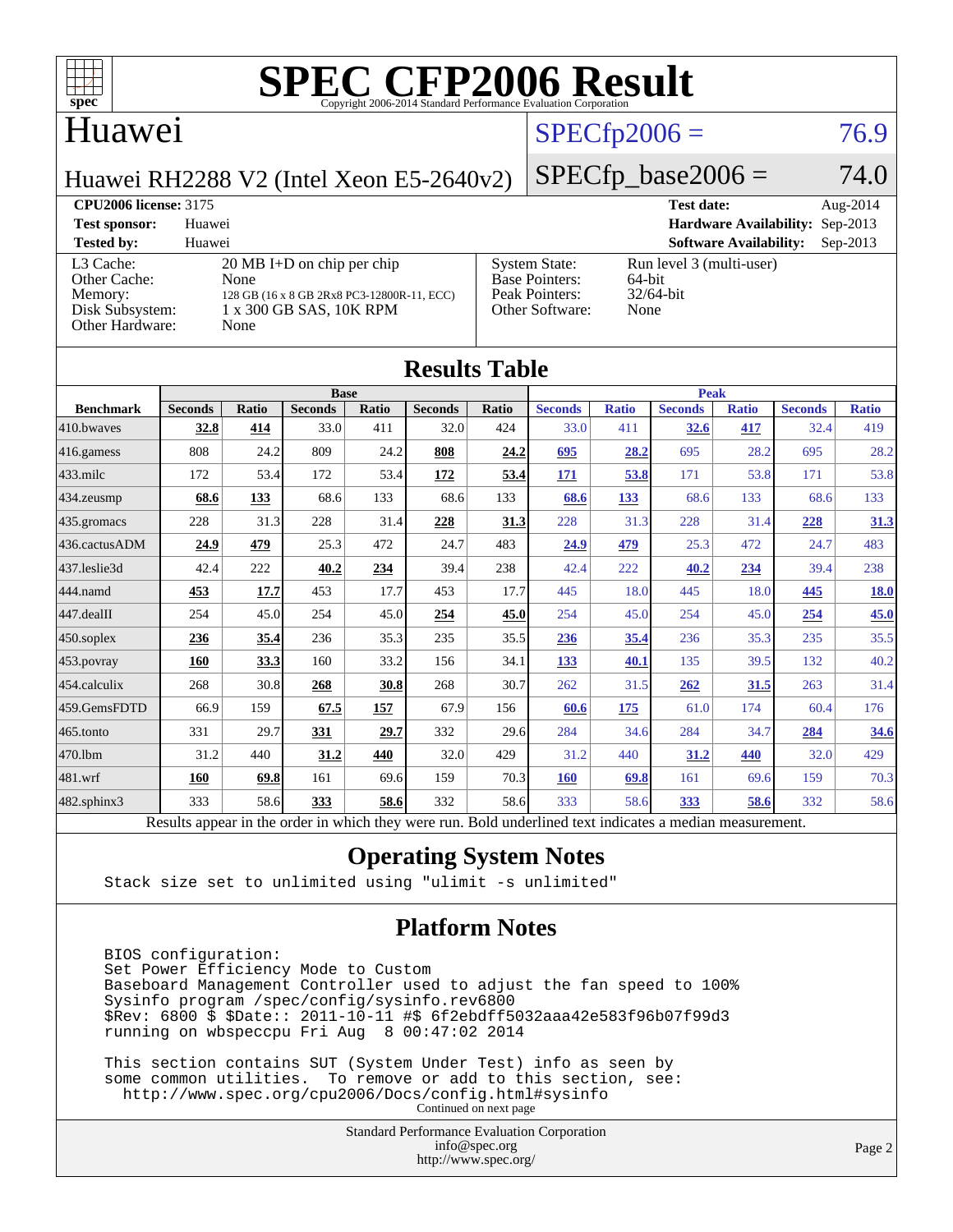

#### Huawei

 $SPECTp2006 = 76.9$ 

Huawei RH2288 V2 (Intel Xeon E5-2640v2)

**[Tested by:](http://www.spec.org/auto/cpu2006/Docs/result-fields.html#Testedby)** Huawei **[Software Availability:](http://www.spec.org/auto/cpu2006/Docs/result-fields.html#SoftwareAvailability)** Sep-2013

**[CPU2006 license:](http://www.spec.org/auto/cpu2006/Docs/result-fields.html#CPU2006license)** 3175 **[Test date:](http://www.spec.org/auto/cpu2006/Docs/result-fields.html#Testdate)** Aug-2014 **[Test sponsor:](http://www.spec.org/auto/cpu2006/Docs/result-fields.html#Testsponsor)** Huawei **[Hardware Availability:](http://www.spec.org/auto/cpu2006/Docs/result-fields.html#HardwareAvailability)** Sep-2013

 $SPECTp\_base2006 = 74.0$ 

#### **[Platform Notes \(Continued\)](http://www.spec.org/auto/cpu2006/Docs/result-fields.html#PlatformNotes)**

 From /proc/cpuinfo model name : Intel(R) Xeon(R) CPU E5-2640 v2 @ 2.00GHz 2 "physical id"s (chips) 16 "processors" cores, siblings (Caution: counting these is hw and system dependent. The following excerpts from /proc/cpuinfo might not be reliable. Use with caution.) cpu cores : 8 siblings : 8 physical 0: cores 0 1 2 3 4 5 6 7 physical 1: cores 0 1 2 3 4 5 6 7 cache size : 20480 KB From /proc/meminfo MemTotal: 132103760 kB<br>HugePages Total: 0 HugePages\_Total: 0 Hugepagesize: 2048 kB /usr/bin/lsb\_release -d Red Hat Enterprise Linux Server release 6.5 (Santiago) From /etc/\*release\* /etc/\*version\* redhat-release: Red Hat Enterprise Linux Server release 6.5 (Santiago) system-release: Red Hat Enterprise Linux Server release 6.5 (Santiago) system-release-cpe: cpe:/o:redhat:enterprise\_linux:6server:ga:server uname -a: Linux wbspeccpu 2.6.32-431.el6.x86\_64 #1 SMP Sun Nov 10 22:19:54 EST 2013 x86\_64 x86\_64 x86\_64 GNU/Linux run-level 3 Aug 4 18:31 SPEC is set to: /spec<br>Filesystem Type Type Size Used Avail Use% Mounted on /dev/sda1 ext4 270G 73G 184G 29% / Additional information from dmidecode: Memory: 16x Micron 18JSF1G72PDZ-1G6E 8 GB 1600 MHz 2 rank (End of data from sysinfo program)

#### **[General Notes](http://www.spec.org/auto/cpu2006/Docs/result-fields.html#GeneralNotes)**

Environment variables set by runspec before the start of the run: KMP\_AFFINITY = "granularity=fine,compact,0,1" LD\_LIBRARY\_PATH = "/spec/libs/32:/spec/libs/64" OMP NUM THREADS = "16"

 Binaries compiled on a system with 2 x Xeon X5645 CPU + 16GB memory Continued on next page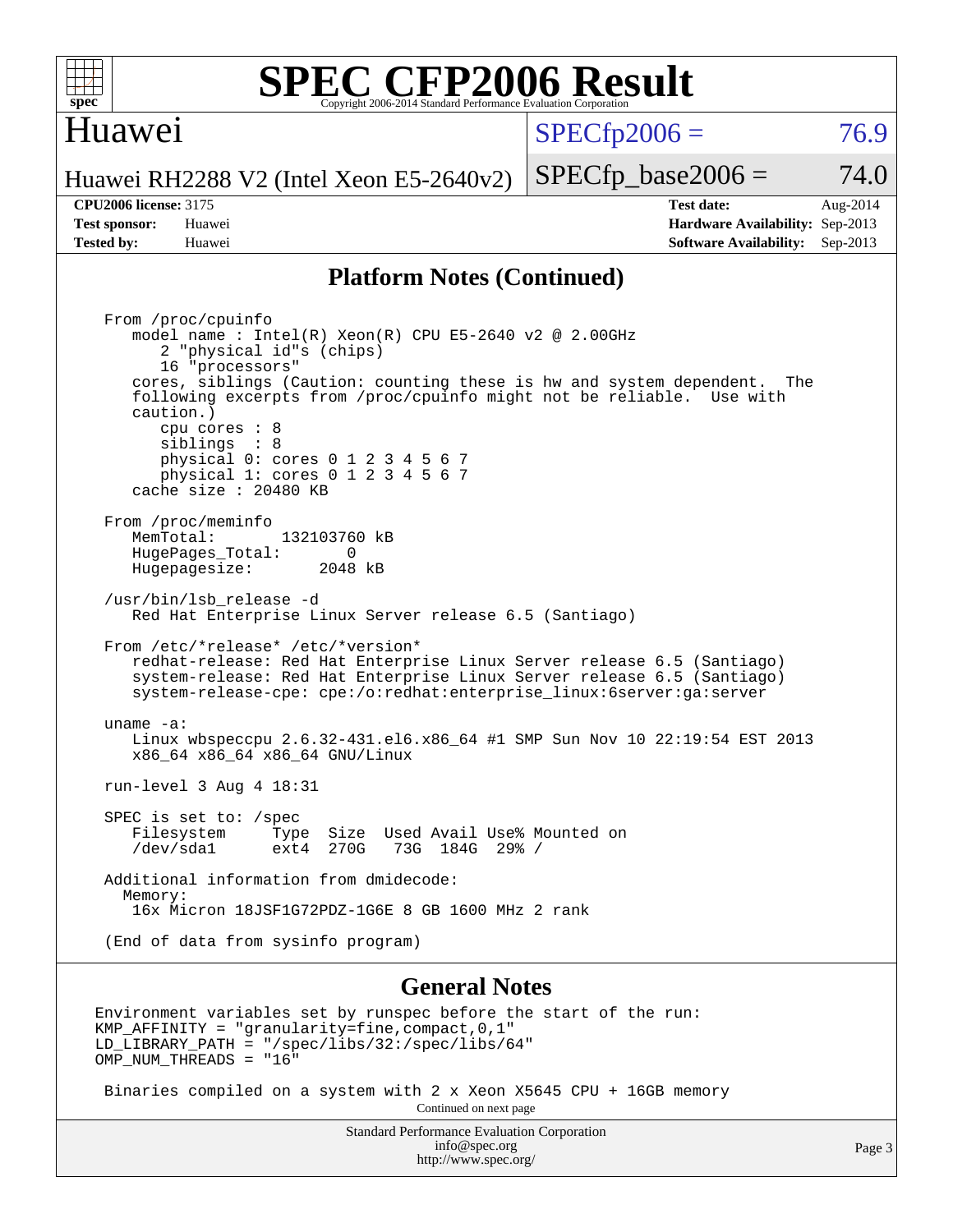

## Huawei

 $SPECTp2006 = 76.9$ 

Huawei RH2288 V2 (Intel Xeon E5-2640v2)

**[CPU2006 license:](http://www.spec.org/auto/cpu2006/Docs/result-fields.html#CPU2006license)** 3175 **[Test date:](http://www.spec.org/auto/cpu2006/Docs/result-fields.html#Testdate)** Aug-2014 **[Test sponsor:](http://www.spec.org/auto/cpu2006/Docs/result-fields.html#Testsponsor)** Huawei **[Hardware Availability:](http://www.spec.org/auto/cpu2006/Docs/result-fields.html#HardwareAvailability)** Sep-2013 **[Tested by:](http://www.spec.org/auto/cpu2006/Docs/result-fields.html#Testedby)** Huawei **[Software Availability:](http://www.spec.org/auto/cpu2006/Docs/result-fields.html#SoftwareAvailability)** Sep-2013

 $SPECfp\_base2006 = 74.0$ 

#### **[General Notes \(Continued\)](http://www.spec.org/auto/cpu2006/Docs/result-fields.html#GeneralNotes)**

 using RHEL 6.1 Transparent Huge Pages enabled with: echo always > /sys/kernel/mm/redhat\_transparent\_hugepage/enabled

## **[Base Compiler Invocation](http://www.spec.org/auto/cpu2006/Docs/result-fields.html#BaseCompilerInvocation)**

[C benchmarks](http://www.spec.org/auto/cpu2006/Docs/result-fields.html#Cbenchmarks):  $\text{icc}$   $-\text{m64}$ 

[C++ benchmarks:](http://www.spec.org/auto/cpu2006/Docs/result-fields.html#CXXbenchmarks) [icpc -m64](http://www.spec.org/cpu2006/results/res2014q3/cpu2006-20140811-30871.flags.html#user_CXXbase_intel_icpc_64bit_bedb90c1146cab66620883ef4f41a67e)

[Fortran benchmarks](http://www.spec.org/auto/cpu2006/Docs/result-fields.html#Fortranbenchmarks): [ifort -m64](http://www.spec.org/cpu2006/results/res2014q3/cpu2006-20140811-30871.flags.html#user_FCbase_intel_ifort_64bit_ee9d0fb25645d0210d97eb0527dcc06e)

[Benchmarks using both Fortran and C](http://www.spec.org/auto/cpu2006/Docs/result-fields.html#BenchmarksusingbothFortranandC): [icc -m64](http://www.spec.org/cpu2006/results/res2014q3/cpu2006-20140811-30871.flags.html#user_CC_FCbase_intel_icc_64bit_0b7121f5ab7cfabee23d88897260401c) [ifort -m64](http://www.spec.org/cpu2006/results/res2014q3/cpu2006-20140811-30871.flags.html#user_CC_FCbase_intel_ifort_64bit_ee9d0fb25645d0210d97eb0527dcc06e)

## **[Base Portability Flags](http://www.spec.org/auto/cpu2006/Docs/result-fields.html#BasePortabilityFlags)**

| 410.bwaves: -DSPEC CPU LP64<br>416.gamess: -DSPEC_CPU_LP64<br>433.milc: -DSPEC CPU LP64<br>434.zeusmp: -DSPEC_CPU_LP64<br>435.gromacs: -DSPEC_CPU_LP64 -nofor_main<br>436.cactusADM: -DSPEC_CPU_LP64 -nofor_main<br>437.leslie3d: -DSPEC_CPU LP64<br>444.namd: -DSPEC CPU LP64 |                                                                |
|--------------------------------------------------------------------------------------------------------------------------------------------------------------------------------------------------------------------------------------------------------------------------------|----------------------------------------------------------------|
| 447.dealII: -DSPEC_CPU LP64<br>450.soplex: -DSPEC_CPU_LP64                                                                                                                                                                                                                     |                                                                |
| 453.povray: -DSPEC_CPU_LP64<br>454.calculix: - DSPEC CPU LP64 - nofor main<br>459.GemsFDTD: -DSPEC_CPU LP64<br>465.tonto: -DSPEC CPU LP64                                                                                                                                      |                                                                |
| 470.1bm: - DSPEC CPU LP64<br>482.sphinx3: -DSPEC_CPU_LP64                                                                                                                                                                                                                      | 481.wrf: -DSPEC_CPU_LP64 -DSPEC_CPU_CASE_FLAG -DSPEC_CPU_LINUX |

## **[Base Optimization Flags](http://www.spec.org/auto/cpu2006/Docs/result-fields.html#BaseOptimizationFlags)**

[C benchmarks](http://www.spec.org/auto/cpu2006/Docs/result-fields.html#Cbenchmarks):

[-xAVX](http://www.spec.org/cpu2006/results/res2014q3/cpu2006-20140811-30871.flags.html#user_CCbase_f-xAVX) [-ipo](http://www.spec.org/cpu2006/results/res2014q3/cpu2006-20140811-30871.flags.html#user_CCbase_f-ipo) [-O3](http://www.spec.org/cpu2006/results/res2014q3/cpu2006-20140811-30871.flags.html#user_CCbase_f-O3) [-no-prec-div](http://www.spec.org/cpu2006/results/res2014q3/cpu2006-20140811-30871.flags.html#user_CCbase_f-no-prec-div) [-static](http://www.spec.org/cpu2006/results/res2014q3/cpu2006-20140811-30871.flags.html#user_CCbase_f-static) [-parallel](http://www.spec.org/cpu2006/results/res2014q3/cpu2006-20140811-30871.flags.html#user_CCbase_f-parallel) [-opt-prefetch](http://www.spec.org/cpu2006/results/res2014q3/cpu2006-20140811-30871.flags.html#user_CCbase_f-opt-prefetch) [-ansi-alias](http://www.spec.org/cpu2006/results/res2014q3/cpu2006-20140811-30871.flags.html#user_CCbase_f-ansi-alias)

[C++ benchmarks:](http://www.spec.org/auto/cpu2006/Docs/result-fields.html#CXXbenchmarks)

[-xAVX](http://www.spec.org/cpu2006/results/res2014q3/cpu2006-20140811-30871.flags.html#user_CXXbase_f-xAVX) [-ipo](http://www.spec.org/cpu2006/results/res2014q3/cpu2006-20140811-30871.flags.html#user_CXXbase_f-ipo) [-O3](http://www.spec.org/cpu2006/results/res2014q3/cpu2006-20140811-30871.flags.html#user_CXXbase_f-O3) [-no-prec-div](http://www.spec.org/cpu2006/results/res2014q3/cpu2006-20140811-30871.flags.html#user_CXXbase_f-no-prec-div) [-static](http://www.spec.org/cpu2006/results/res2014q3/cpu2006-20140811-30871.flags.html#user_CXXbase_f-static) [-opt-prefetch](http://www.spec.org/cpu2006/results/res2014q3/cpu2006-20140811-30871.flags.html#user_CXXbase_f-opt-prefetch) [-ansi-alias](http://www.spec.org/cpu2006/results/res2014q3/cpu2006-20140811-30871.flags.html#user_CXXbase_f-ansi-alias)

Continued on next page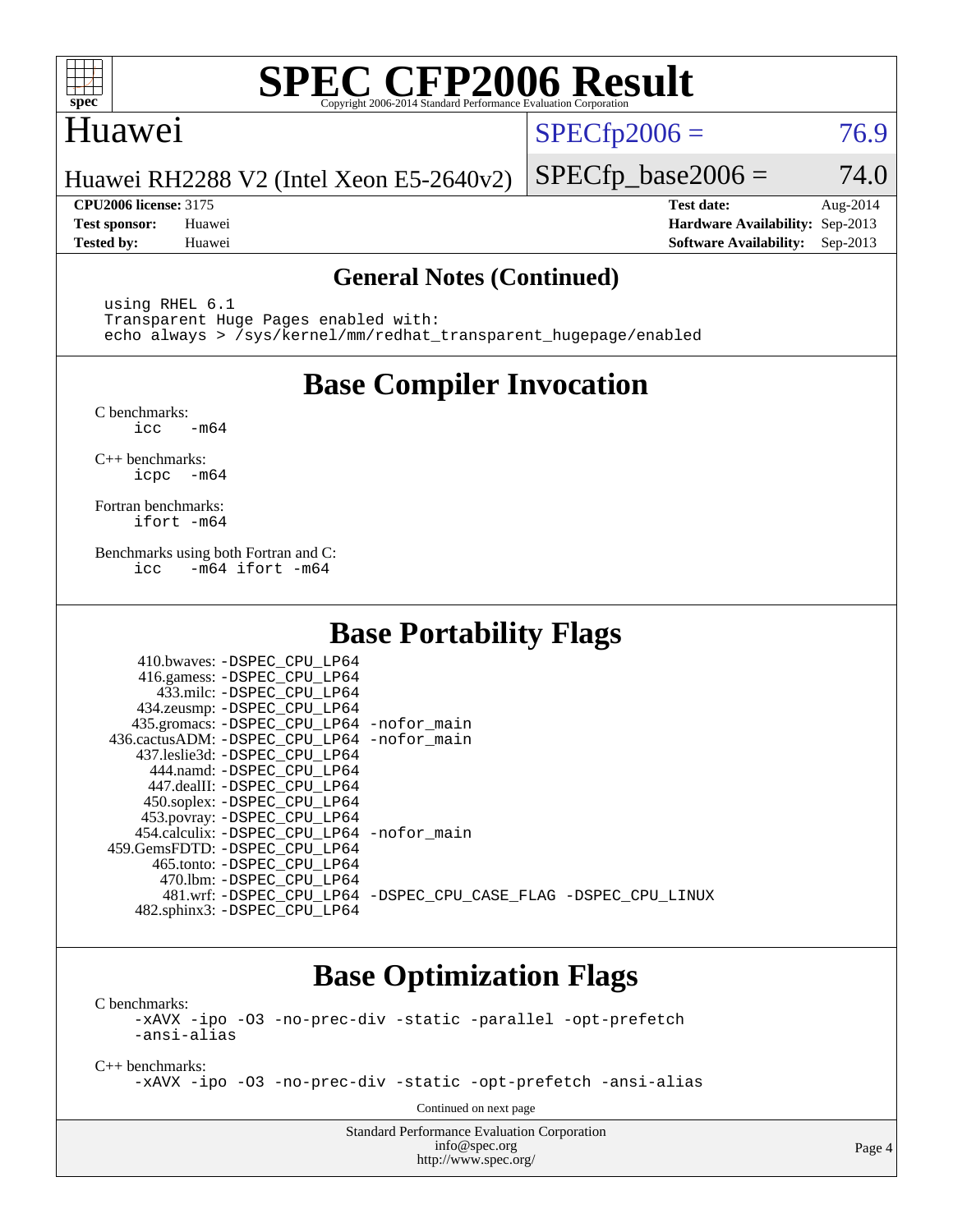

#### Huawei

 $SPECTp2006 = 76.9$ 

Huawei RH2288 V2 (Intel Xeon E5-2640v2)

 $SPECfp\_base2006 = 74.0$ **[CPU2006 license:](http://www.spec.org/auto/cpu2006/Docs/result-fields.html#CPU2006license)** 3175 **[Test date:](http://www.spec.org/auto/cpu2006/Docs/result-fields.html#Testdate)** Aug-2014

**[Test sponsor:](http://www.spec.org/auto/cpu2006/Docs/result-fields.html#Testsponsor)** Huawei **[Hardware Availability:](http://www.spec.org/auto/cpu2006/Docs/result-fields.html#HardwareAvailability)** Sep-2013 **[Tested by:](http://www.spec.org/auto/cpu2006/Docs/result-fields.html#Testedby)** Huawei **[Software Availability:](http://www.spec.org/auto/cpu2006/Docs/result-fields.html#SoftwareAvailability)** Sep-2013

## **[Base Optimization Flags \(Continued\)](http://www.spec.org/auto/cpu2006/Docs/result-fields.html#BaseOptimizationFlags)**

[Fortran benchmarks](http://www.spec.org/auto/cpu2006/Docs/result-fields.html#Fortranbenchmarks):

[-xAVX](http://www.spec.org/cpu2006/results/res2014q3/cpu2006-20140811-30871.flags.html#user_FCbase_f-xAVX) [-ipo](http://www.spec.org/cpu2006/results/res2014q3/cpu2006-20140811-30871.flags.html#user_FCbase_f-ipo) [-O3](http://www.spec.org/cpu2006/results/res2014q3/cpu2006-20140811-30871.flags.html#user_FCbase_f-O3) [-no-prec-div](http://www.spec.org/cpu2006/results/res2014q3/cpu2006-20140811-30871.flags.html#user_FCbase_f-no-prec-div) [-static](http://www.spec.org/cpu2006/results/res2014q3/cpu2006-20140811-30871.flags.html#user_FCbase_f-static) [-parallel](http://www.spec.org/cpu2006/results/res2014q3/cpu2006-20140811-30871.flags.html#user_FCbase_f-parallel) [-opt-prefetch](http://www.spec.org/cpu2006/results/res2014q3/cpu2006-20140811-30871.flags.html#user_FCbase_f-opt-prefetch)

[Benchmarks using both Fortran and C](http://www.spec.org/auto/cpu2006/Docs/result-fields.html#BenchmarksusingbothFortranandC):

[-xAVX](http://www.spec.org/cpu2006/results/res2014q3/cpu2006-20140811-30871.flags.html#user_CC_FCbase_f-xAVX) [-ipo](http://www.spec.org/cpu2006/results/res2014q3/cpu2006-20140811-30871.flags.html#user_CC_FCbase_f-ipo) [-O3](http://www.spec.org/cpu2006/results/res2014q3/cpu2006-20140811-30871.flags.html#user_CC_FCbase_f-O3) [-no-prec-div](http://www.spec.org/cpu2006/results/res2014q3/cpu2006-20140811-30871.flags.html#user_CC_FCbase_f-no-prec-div) [-static](http://www.spec.org/cpu2006/results/res2014q3/cpu2006-20140811-30871.flags.html#user_CC_FCbase_f-static) [-parallel](http://www.spec.org/cpu2006/results/res2014q3/cpu2006-20140811-30871.flags.html#user_CC_FCbase_f-parallel) [-opt-prefetch](http://www.spec.org/cpu2006/results/res2014q3/cpu2006-20140811-30871.flags.html#user_CC_FCbase_f-opt-prefetch) [-ansi-alias](http://www.spec.org/cpu2006/results/res2014q3/cpu2006-20140811-30871.flags.html#user_CC_FCbase_f-ansi-alias)

**[Peak Compiler Invocation](http://www.spec.org/auto/cpu2006/Docs/result-fields.html#PeakCompilerInvocation)**

[C benchmarks](http://www.spec.org/auto/cpu2006/Docs/result-fields.html#Cbenchmarks):  $\text{icc}$  -m64

[C++ benchmarks:](http://www.spec.org/auto/cpu2006/Docs/result-fields.html#CXXbenchmarks) [icpc -m64](http://www.spec.org/cpu2006/results/res2014q3/cpu2006-20140811-30871.flags.html#user_CXXpeak_intel_icpc_64bit_bedb90c1146cab66620883ef4f41a67e)

[Fortran benchmarks](http://www.spec.org/auto/cpu2006/Docs/result-fields.html#Fortranbenchmarks): [ifort -m64](http://www.spec.org/cpu2006/results/res2014q3/cpu2006-20140811-30871.flags.html#user_FCpeak_intel_ifort_64bit_ee9d0fb25645d0210d97eb0527dcc06e)

[Benchmarks using both Fortran and C](http://www.spec.org/auto/cpu2006/Docs/result-fields.html#BenchmarksusingbothFortranandC): [icc -m64](http://www.spec.org/cpu2006/results/res2014q3/cpu2006-20140811-30871.flags.html#user_CC_FCpeak_intel_icc_64bit_0b7121f5ab7cfabee23d88897260401c) [ifort -m64](http://www.spec.org/cpu2006/results/res2014q3/cpu2006-20140811-30871.flags.html#user_CC_FCpeak_intel_ifort_64bit_ee9d0fb25645d0210d97eb0527dcc06e)

## **[Peak Portability Flags](http://www.spec.org/auto/cpu2006/Docs/result-fields.html#PeakPortabilityFlags)**

Same as Base Portability Flags

## **[Peak Optimization Flags](http://www.spec.org/auto/cpu2006/Docs/result-fields.html#PeakOptimizationFlags)**

[C benchmarks](http://www.spec.org/auto/cpu2006/Docs/result-fields.html#Cbenchmarks):

 433.milc: [-xAVX](http://www.spec.org/cpu2006/results/res2014q3/cpu2006-20140811-30871.flags.html#user_peakPASS2_CFLAGSPASS2_LDFLAGS433_milc_f-xAVX)(pass 2) [-prof-gen](http://www.spec.org/cpu2006/results/res2014q3/cpu2006-20140811-30871.flags.html#user_peakPASS1_CFLAGSPASS1_LDFLAGS433_milc_prof_gen_e43856698f6ca7b7e442dfd80e94a8fc)(pass 1) [-ipo](http://www.spec.org/cpu2006/results/res2014q3/cpu2006-20140811-30871.flags.html#user_peakPASS2_CFLAGSPASS2_LDFLAGS433_milc_f-ipo)(pass 2) [-O3](http://www.spec.org/cpu2006/results/res2014q3/cpu2006-20140811-30871.flags.html#user_peakPASS2_CFLAGSPASS2_LDFLAGS433_milc_f-O3)(pass 2) [-no-prec-div](http://www.spec.org/cpu2006/results/res2014q3/cpu2006-20140811-30871.flags.html#user_peakPASS2_CFLAGSPASS2_LDFLAGS433_milc_f-no-prec-div)(pass 2) [-prof-use](http://www.spec.org/cpu2006/results/res2014q3/cpu2006-20140811-30871.flags.html#user_peakPASS2_CFLAGSPASS2_LDFLAGS433_milc_prof_use_bccf7792157ff70d64e32fe3e1250b55)(pass 2) [-static](http://www.spec.org/cpu2006/results/res2014q3/cpu2006-20140811-30871.flags.html#user_peakOPTIMIZE433_milc_f-static) [-auto-ilp32](http://www.spec.org/cpu2006/results/res2014q3/cpu2006-20140811-30871.flags.html#user_peakCOPTIMIZE433_milc_f-auto-ilp32) [-ansi-alias](http://www.spec.org/cpu2006/results/res2014q3/cpu2006-20140811-30871.flags.html#user_peakCOPTIMIZE433_milc_f-ansi-alias)

 $470$ .lbm: basepeak = yes

482.sphinx3: basepeak = yes

[C++ benchmarks:](http://www.spec.org/auto/cpu2006/Docs/result-fields.html#CXXbenchmarks)

444.namd:  $-x$ AVX(pass 2)  $-p$ rof-gen(pass 1)  $-p$ po(pass 2)  $-03$ (pass 2) [-no-prec-div](http://www.spec.org/cpu2006/results/res2014q3/cpu2006-20140811-30871.flags.html#user_peakPASS2_CXXFLAGSPASS2_LDFLAGS444_namd_f-no-prec-div)(pass 2) [-prof-use](http://www.spec.org/cpu2006/results/res2014q3/cpu2006-20140811-30871.flags.html#user_peakPASS2_CXXFLAGSPASS2_LDFLAGS444_namd_prof_use_bccf7792157ff70d64e32fe3e1250b55)(pass 2) [-fno-alias](http://www.spec.org/cpu2006/results/res2014q3/cpu2006-20140811-30871.flags.html#user_peakCXXOPTIMIZEOPTIMIZE444_namd_f-no-alias_694e77f6c5a51e658e82ccff53a9e63a) [-auto-ilp32](http://www.spec.org/cpu2006/results/res2014q3/cpu2006-20140811-30871.flags.html#user_peakCXXOPTIMIZE444_namd_f-auto-ilp32)

Continued on next page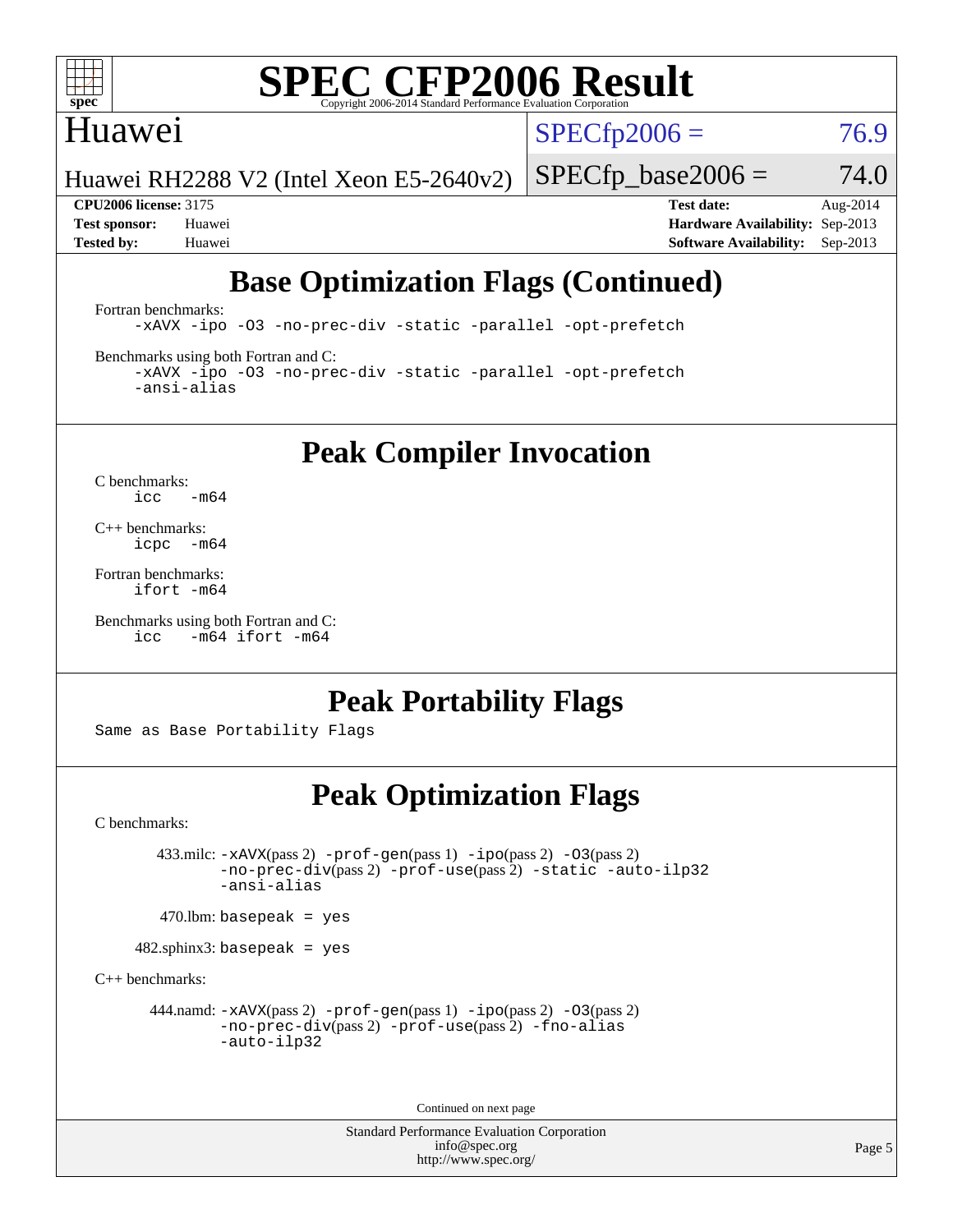

Huawei

 $SPECfp2006 = 76.9$  $SPECfp2006 = 76.9$ 

Huawei RH2288 V2 (Intel Xeon E5-2640v2)

**[CPU2006 license:](http://www.spec.org/auto/cpu2006/Docs/result-fields.html#CPU2006license)** 3175 **[Test date:](http://www.spec.org/auto/cpu2006/Docs/result-fields.html#Testdate)** Aug-2014 **[Test sponsor:](http://www.spec.org/auto/cpu2006/Docs/result-fields.html#Testsponsor)** Huawei **[Hardware Availability:](http://www.spec.org/auto/cpu2006/Docs/result-fields.html#HardwareAvailability)** Sep-2013 **[Tested by:](http://www.spec.org/auto/cpu2006/Docs/result-fields.html#Testedby)** Huawei **[Software Availability:](http://www.spec.org/auto/cpu2006/Docs/result-fields.html#SoftwareAvailability)** Sep-2013

 $SPECTp\_base2006 = 74.0$ 

## **[Peak Optimization Flags \(Continued\)](http://www.spec.org/auto/cpu2006/Docs/result-fields.html#PeakOptimizationFlags)**

```
 447.dealII: basepeak = yes
          450.soplex: basepeak = yes
        453.povray: -xAVX(pass 2) -prof-gen(pass 1) -ipo(pass 2) -03(pass 2)
                  -no-prec-div(pass 2) -prof-use(pass 2) -unroll4 -ansi-alias
   Fortran benchmarks: 
         410.bwaves: -xAVX -ipo -O3 -no-prec-div -opt-prefetch -parallel
                  -static
         416.gamess: -xAVX(pass 2) -prof-gen(pass 1) -ipo(pass 2) -O3(pass 2)
                  -no-prec-div(pass 2) -prof-use(pass 2) -unroll2
                  -inline-level=0 -scalar-rep- -static
         434.zeusmp: basepeak = yes
         437.leslie3d: basepeak = yes
     459.GemsFDTD: -xAVX(pass 2) -prof-gen(pass 1) -ipo(pass 2) -O3(pass 2)
                  -no-prec-div(pass 2) -prof-use(pass 2) -unroll2
                  -inline-level=0 -opt-prefetch -parallel
          465.tonto: -xAVX(pass 2) -prof-gen(pass 1) -po(pass 2) -03(pass 2)
                  -no-prec-div(pass 2) -prof-use(pass 2) -inline-calloc
                  -opt-malloc-options=3-auto-unroll4
   Benchmarks using both Fortran and C: 
        435.gromacs: basepeak = yes
    436.cactusADM: basepeak = yes 454.calculix: -xAVX -ipo -O3 -no-prec-div -auto-ilp32 -ansi-alias
           481 \text{.m}: basepeak = yes
                        The flags files that were used to format this result can be browsed at
http://www.spec.org/cpu2006/flags/Intel-ic12.1-official-linux64.20111122.html
http://www.spec.org/cpu2006/flags/Huawei-Platform-Settings-V1.0-IVB-RevG.html
```
You can also download the XML flags sources by saving the following links: <http://www.spec.org/cpu2006/flags/Intel-ic12.1-official-linux64.20111122.xml> <http://www.spec.org/cpu2006/flags/Huawei-Platform-Settings-V1.0-IVB-RevG.xml>